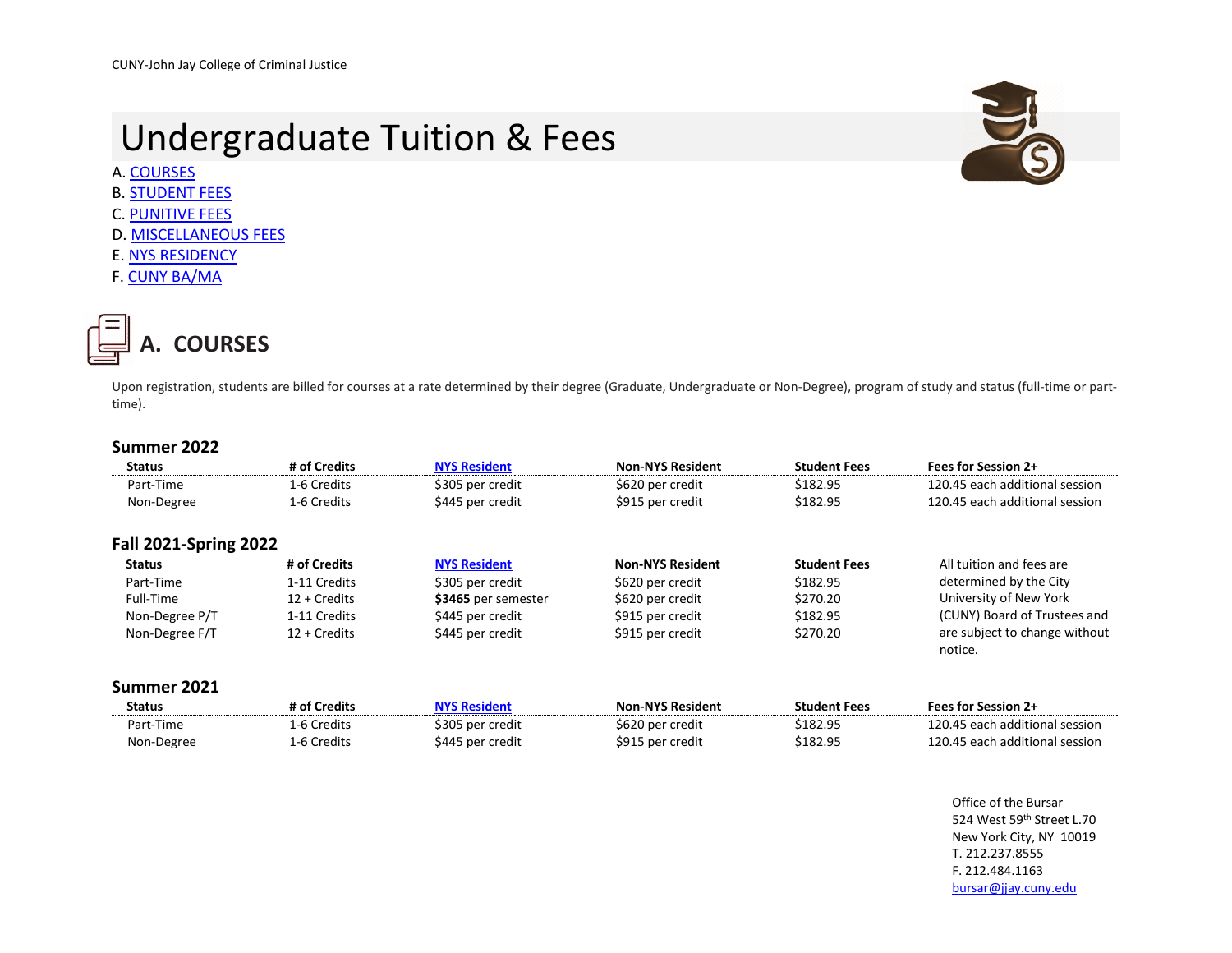CUNY-John Jay College of Criminal Justice

## **Fall 2020-Spring 2021**

| <b>Status</b>  | # of Credits    | <b>NYS Resident</b> | <b>Non-NYS Resident</b> | <b>Student Fees</b> | All tuition and fees are      |
|----------------|-----------------|---------------------|-------------------------|---------------------|-------------------------------|
| Part-Time      | 1-11 Credits    | \$305 per credit    | \$620 per credit        | \$182.95            | determined by the City        |
| Full-Time      | $12 + C$ redits | \$3465 per semester | \$620 per credit        | \$270.20            | University of New York        |
| Non-Degree P/T | 1-11 Credits    | \$445 per credit    | \$915 per credit        | \$182.95            | (CUNY) Board of Trustees and  |
| Non-Degree F/T | $12 + C$ redits | \$445 per credit    | \$915 per credit        | \$270.20            | are subject to change without |
|                |                 |                     |                         |                     | notice.                       |



# <span id="page-1-0"></span>**B. STUDENT FEES**

College specific fees (student activity/infrastructure, technology, consolidated & senate) are billed at rate determined by status (full-time or part-time) and program of study.

| Per Semester/Session                                                                                                                                                                                                                                                                              | <b>Full-Time Student</b> | <b>Part-Time Student</b> |  |  |
|---------------------------------------------------------------------------------------------------------------------------------------------------------------------------------------------------------------------------------------------------------------------------------------------------|--------------------------|--------------------------|--|--|
|                                                                                                                                                                                                                                                                                                   |                          |                          |  |  |
| <b>CUNY Consolidated</b>                                                                                                                                                                                                                                                                          | \$15.00                  | \$15.00                  |  |  |
| Covers the external processing of financial aid applications, the immunization program, the job location/development program, system-wide tuition and fee collections by<br>the Office of the University Controller, and the administration of various tests such as the skills assessment tests. |                          |                          |  |  |
| <b>Student Activity</b>                                                                                                                                                                                                                                                                           | \$128.75                 | \$104.00                 |  |  |
| <b>Senate</b>                                                                                                                                                                                                                                                                                     | \$1.45                   | \$1.45                   |  |  |
| Covers student government, the Student Center and Student Center events.                                                                                                                                                                                                                          |                          |                          |  |  |
|                                                                                                                                                                                                                                                                                                   |                          |                          |  |  |
| <b>Technology</b>                                                                                                                                                                                                                                                                                 | \$125.00                 | \$62.50                  |  |  |
| Covers computer services for students and faculty.                                                                                                                                                                                                                                                |                          |                          |  |  |
|                                                                                                                                                                                                                                                                                                   |                          |                          |  |  |
| <b>Material Fee</b>                                                                                                                                                                                                                                                                               | Varies by Course         | Varies by Course         |  |  |
| Charged to specific courses that require special materials such as equipment rental charges, transportation, field trip expenses and other non-instructional costs.                                                                                                                               |                          |                          |  |  |
|                                                                                                                                                                                                                                                                                                   |                          |                          |  |  |
| <b>Estimated Total</b>                                                                                                                                                                                                                                                                            | \$270.20                 | \$182.95                 |  |  |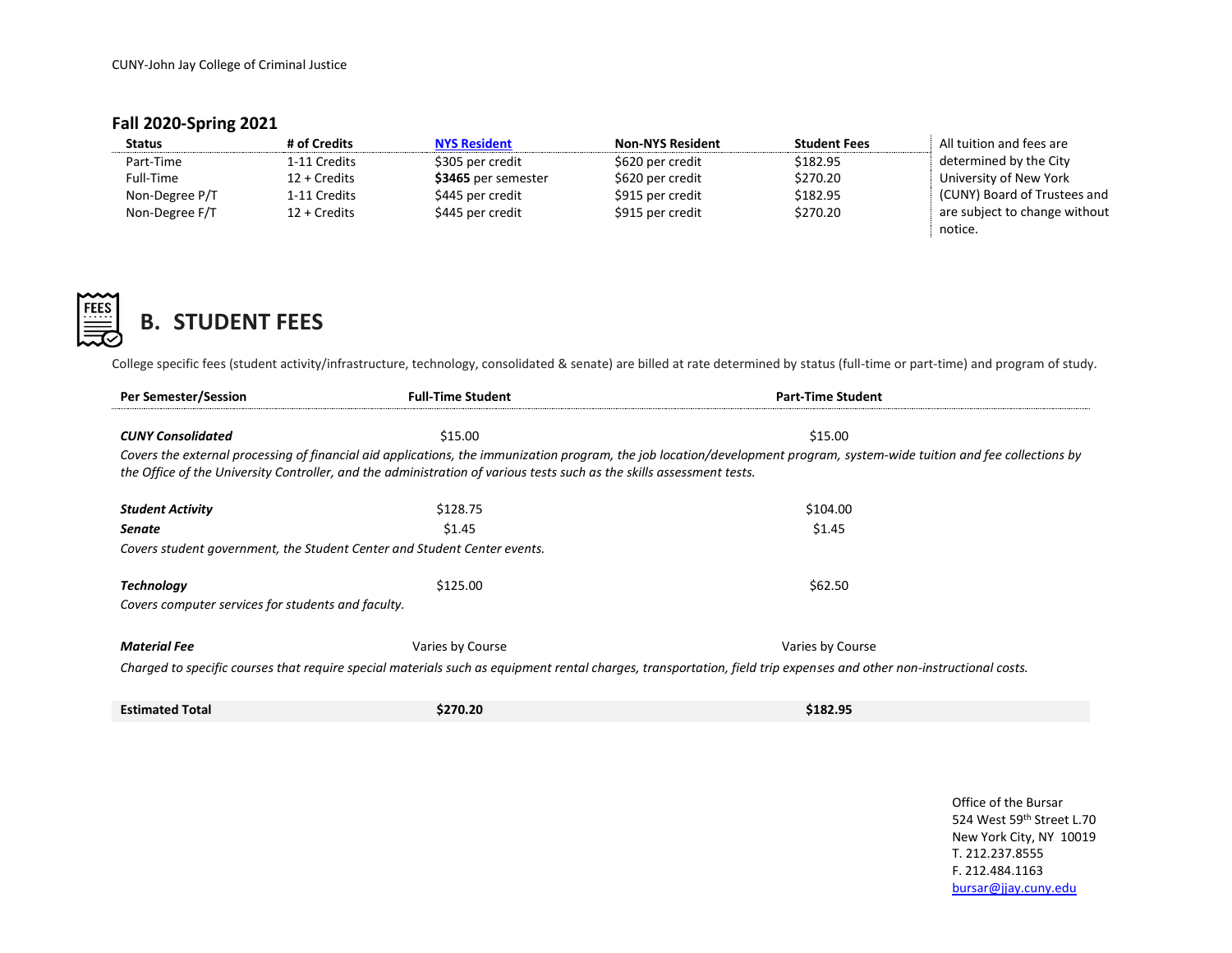CUNY-John Jay College of Criminal Justice



<span id="page-2-0"></span>

| Late Registration (\$25)     | Registration after the first official day of classes will incur a \$25.00 fee once.                                                                                                                                                                                                                                                                                                                                                                                                                                                        |  |
|------------------------------|--------------------------------------------------------------------------------------------------------------------------------------------------------------------------------------------------------------------------------------------------------------------------------------------------------------------------------------------------------------------------------------------------------------------------------------------------------------------------------------------------------------------------------------------|--|
| Change of Program (\$18)     | Any changes made to a student's existing program (adding/swapping courses) after the first official day of classes<br>will incur a charge of \$18.00/per change.                                                                                                                                                                                                                                                                                                                                                                           |  |
| Late Payment (\$15)          | Students whose payments are not received by the due date indicated in CUNYfirst will be charged a \$15.00 fee.                                                                                                                                                                                                                                                                                                                                                                                                                             |  |
| <b>Returned Check (\$20)</b> | Checks returned unpaid to the College by a financial institution, regardless of the amount or reason for the<br>return, will automatically incur a \$20.00 fee/per occurrence, in addition to the original obligation. John Jay<br>College will attempt to notify the student or former student who submitted the returned check to provide<br>information on making payment. The Bursar's Office will no longer accept checks in payment of tuition or fees,<br>even if the student or former student wishes to use someone else's check. |  |



<span id="page-2-1"></span>

| \$30                                                  |
|-------------------------------------------------------|
| \$5 (i.e., Bursar Receipt)                            |
| \$25 (Make-up Exam #2, #3 etc. \$5 per Exam)          |
| \$10                                                  |
| \$15                                                  |
| \$20                                                  |
| \$7 (No charge for CUNY-to-CUNY OFFICIAL Transcripts) |
|                                                       |